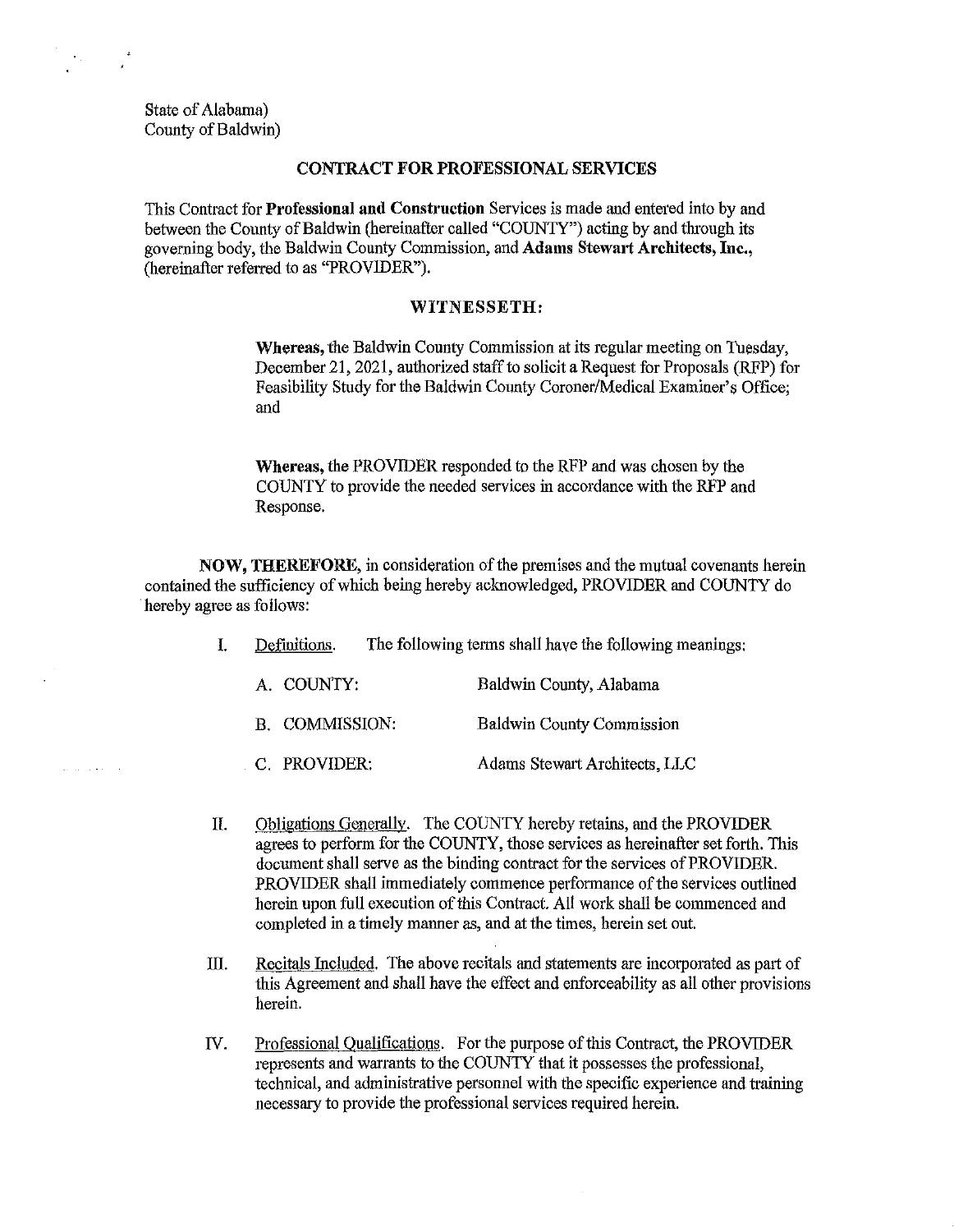- V. No Prohibited Exclusive Franchise. The COUNTY neither perceives nor intends, by this Contract, a granting of an exclusive franchise or violation of Art. I, Section 22 of the Alabama Constitution.
- VI. Representation/Warranty of Certifications, Etc. PROVIDER represents and warrants that PROVIDER is presently certified, licensed and otherwise permitted under all necessary and applicable laws and regulations to perform the services herein, and that PROVIDER shall renew, maintain, and otherwise ensure that all such certifications, licenses, and pennits are current and valid, without interruption, for and through completion of the services. The representation and warranty aforesaid is a material inducement to the COUNTY in entering this Contract, and the parties agree that the breach thereof shall be deemed material at the County's option.
- VII. Legal Compliance. PROVIDER shall at all times comply with all applicable Federal, State, local and municipal laws and regulations.
- VIII. Independent Contractor. PROVIDER acknowledges that it is an independent contractor, and PROVlDER shall at all times remain as such in performing the services under this Contract. PROVIDER is not an employee, servant, partner, or agent of the COUNTY and has no authority, whether express or implied, to contract for or bind the COUNTY in any manner. The parties agree that PROVIDER shall be solely responsible for and shall have full and unqualified control over developing and implementing its own means and methods, as it deems necessary and appropriate in providing the aforementioned services, and that the COUNTY's interests herein are expressly limited to the results of said services. PROVDIER is not entitled to unemployment insurance benefits, and PROVIDER is responsible for and obligated to pay any and all federal and state income tax on any monies paid pursuant to this Contract.
- IX. No Agency Created. It is neither the express nor the implied intent of PROVIDER or COUNTY to create an agency relationship pursuant to this Contract. Therefore, the PROVIDER does not in any manner act on behalf of COUNTY and the creation of such a relationship is prohibited and void.
- X. Unenforceable Provisions. If any one or more of the provisions contained herein shall, for any reason, be held to be invalid, illegal or unenforceable in any respect, then such proyision or provisions shall be deemed severable from the remaining provisions hereof, and such invalidity, illegality or unenforceability shall not affect any other provision hereof. This Contract shall be construed as if such invalid, illegal or unenforceable provision had never been contained herein.
- XI. Entire Agreement. This Contract represents the entire and integrated agreement between COUNTY and PROVIDER and supersedes all prior negotiations, representations, or agreements, either written or oral. This Contract may be amended only by written instrument signed by all parties.
- XII. Failure to Strictly Enforce Performance. The failure of the COUNTY to insist upon the strict performance of any of the terms, covenants, agreements, and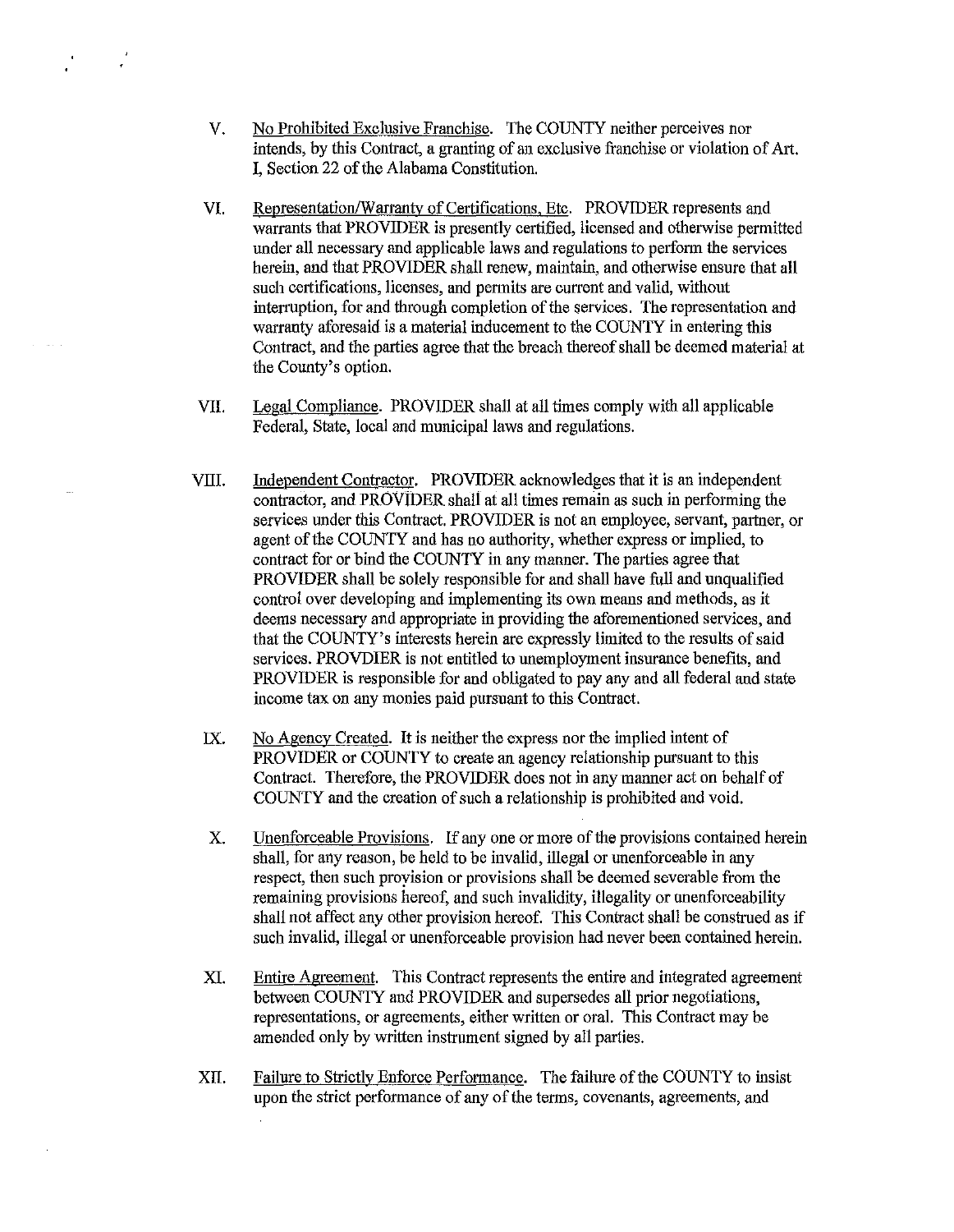conditions of this Contract shall not constitute, and shall never be asserted by PROVDIER as constituting, a default or be construed as a waiver or relinguishment of the right of the COUNTY to thereafter enforce any such term. covenant, agreement, or condition, but the same shall continue in full force and effect.

- XIII. Assignment. This Contract or any interest herein shall not be assigned transferred or otherwise encumbered by PROVIDER without the prior written consent of the COUNTY, which may be withheld or granted in the sole discretion of the COUNTY.
- XIV. Ownership of Documents/Work. The COUNTY shall be the owner of all copyright or other intellectual property rights in reports, documents and deliverables produced and paid for under this Contract, and to the extent pennitted by Alabama law, any such material may be reproduced and reused at the discretion of the COUNTY without payment of further consideration. PROVIDER shall not transfer, disclose, or otherwise use such information for any purpose other than in perfonnance of the services hereunder, without the COUNTY's prior written consent, which may be withheld or granted in the sole discretion of the COUNTY.
- XV. Notice. Notice required herein shall be in writing, unless otherwise allowed, and said notice shall be deemed effective when received at the following addresses:

| PROVIDER: | Adams Stewart Architects, LLC<br>ATTN: Todd Stewart<br>P. O. Box 529<br>Robertsdale, AL 36567                  |
|-----------|----------------------------------------------------------------------------------------------------------------|
| COUNTY:   | <b>Baldwin County Commission</b><br>c/o Chairman<br>312 Courthouse Square<br>Suite 12<br>Bay Minette, AL 36507 |

XVI. Services to be Rendered. PROVIDER is retained by the COUNTY as a professionally qualified Contractor. The general scope of work for the services shall include all the terms and Conditions of "Request for Proposals", the same being expressly incorporated herein by reference, and without limitation will encompass:

> "All provision and conditions and/or specifications listed/stated in the Request for Proposals for Feasibility Study for the Baldwin Conuty Coroner/ME Office."

A. PROVIDER will provide ongoing communications with COUNTY regarding this service, including updates, emails, etc. as requested. Additionally, PROVIDER will meet with COUNTY as needed or requested.

 $\bar{z}$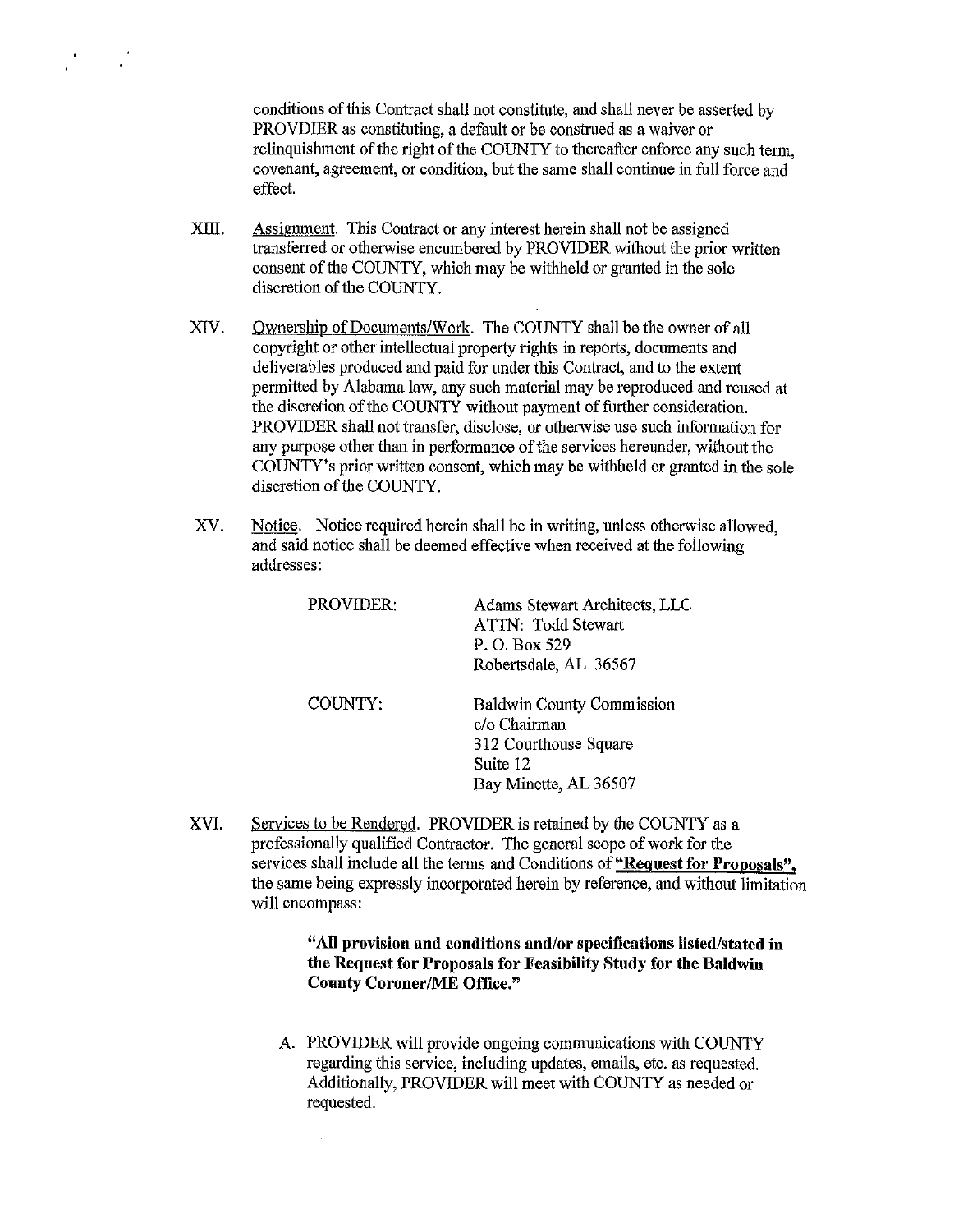- B. PROVIDER is responsible for the professional quality, technical accuracy, timely completion and coordination of all services furnished by or in relation to this Contract.
- C. PROVIDER represents and warrants that its services shall be performed within the limits and standards provided by the COUNTY, in a manner consistent with the level of care and skill ordinarily exercised by similar providers under similar circumstances at the time the services are performed.

### XVII. General Responsibilities of the COUNTY.

- A. The COUNTY shall provide reasonable notice to PROVIDER whenever the COUNTY actually observes or otherwise actually becomes aware of any development that affects the scope or time of PROVIDER's services hereunder or any defect or nonconformance in the work of PROVIDER.
- B. The COUNTY shall pay to PROVIDER the compensation as, and subject to the terms set out below.
- XVIII. Termination of Services. The COUNTY or PROVIDER may terminate this Contract, with or without cause or reason, by giving thirty (30) days written notice of such to the other party. Upon receipt of such notices, PROVIDER shall discontinue its work to the extent specified in the notice.

In the event of termination, the COUNTY shall pay PROVIDER for all services satisfactorily rendered, and for any expenses deemed by COUNTY to be a reimbursable expense incurred pursuant to this Contract and prior to the date of termination.

- XIX. Compensation Limited. The compensation to be paid to the PROVIDER shall be the full compensation for all work performed by PROVIDER under this Contract. Any and all additional expenditures or expenses of PROVIDER, not listed in full within this Contract, shall not be considered as a part of this Agreement and shall not be demanded by PROVIDER or paid by COUNTY.
- XX. Direct Expenses. Compensation to PROVIDER for work shall be paid per **"ATTACHMENT A".** Said compensation shall be all inclusive, including without limitation, reimbursement of all cost, incidentals and operating expense associated with those directly engaged in performance of the requested services.
- XXI. Method of Payment. PROVIDER shall submit invoices to the COUNTY for payment for work perfonned. Such invoice shall be accompanied by a detailed account of compensation to be paid PROVIDER.

Payment shall be made by the COUNTY within thirty (30) days of the approval of the invoice submitted by the PROVIDER. The COUNTY agrees to review and approve invoices submitted for payment in a timely manner.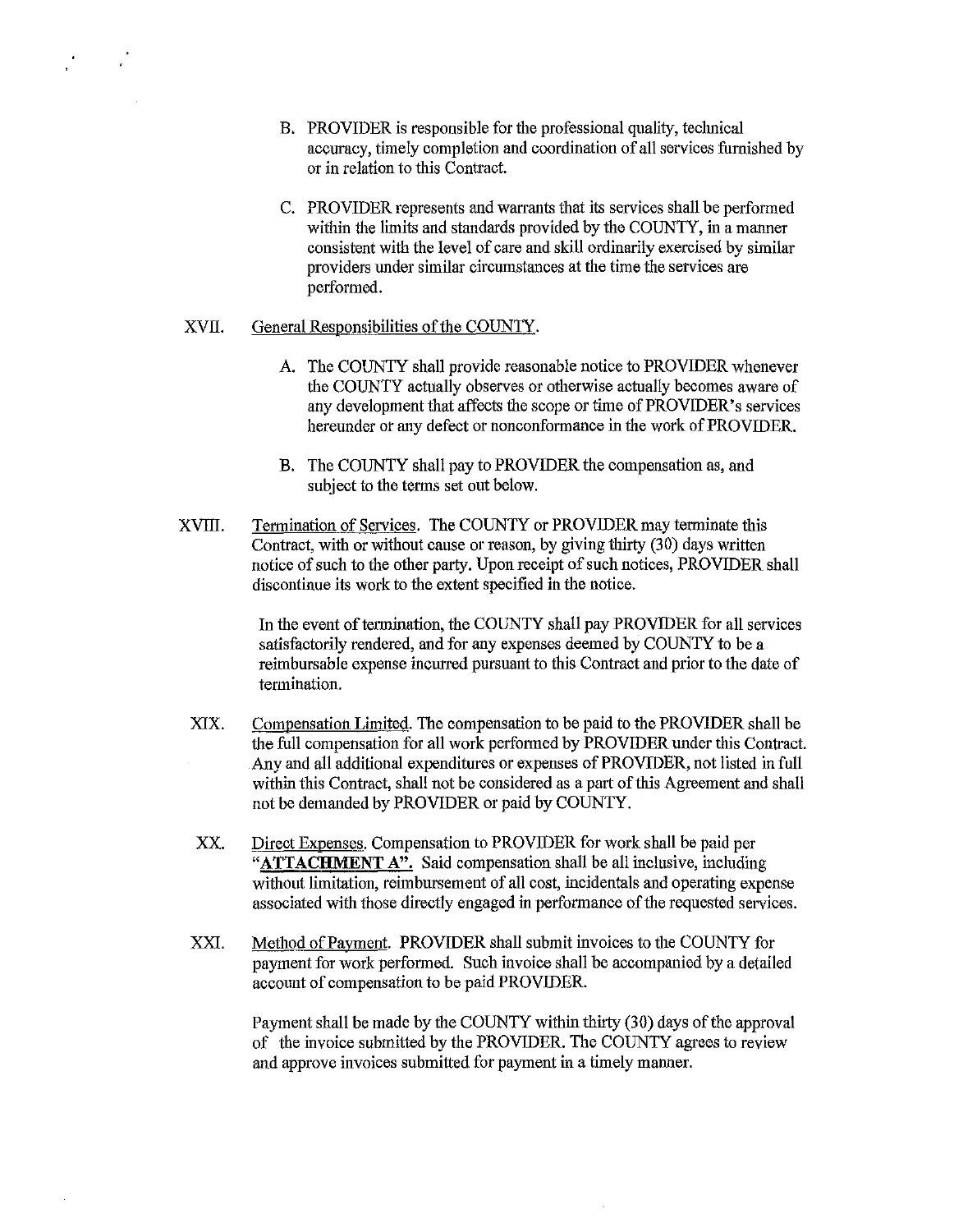- XXII. Effective and Termination Dates. This Contract shall be effective for  $s$ ix  $(6)$ months and commence immediately upon the same date as its full execution and shall terminate upon either the expiration of  $s$ ix  $(6)$  months, or upon written notification thereof received by either party within the required thirty  $(30)$  day period. [Nothing herein stated shall prohibit the parties from otherwise terminating this Contract according to the provisions herein.]
- XXIII. Force Majeure. The Parties hereto shall incur no liability to the other if performance becomes impossible or impracticable by reason on an event or effect that the parties could neither have anticipated nor controlled. This allowance shall include both an act of nature and acts of third parties. Any costs that would otherwise be incurred and/or necessitated by the provisions herein shall be alleviated for either party by such event or effect.
- XXIV. Indemnification. Provider shall indemnify, defend and hold County and its Commissioners, affiliates, employees, agents, and representatives (collectively "County") harmless from and against any and all claims, demands, liabilities, damages, losses, judgments, costs, and expenses including, without limitations, attorneys' fees, for any and all personal injury (including death) and property damage of any kind or nature whatsoever, incurred by, asserted against, or imposed upon County, as a result of or in any manner related to provision of services hereunder, or any act or omission, by Provider. Contractor shall provide the COUNTY with proof of general liability coverage including the COUNTY as an additional insured. This indemnification shall survive the expiration of this Contract.
- XXV. Number of Originals. This Contract shall be executed with three (3) originals, each of which are equally valid as an original.
- XXVI. Governing Law. This Contract in all respects, including without limitation its formation, validity, construction, enforceability, and available remedies, shall be governed by the laws of the State of Alabama, without regard to Alabama conflict of law principles.
- XXVII. Insurance. Prior to performing services pursuant to this Contract, Provider shall carry, with insurers satisfactory to County, throughout the term of hereof, Auto Liability Insurance, including owned, hired and non-owned vehicles, with limits of not less than \$1,000,000, combined single limit, for both bodily injury liability and property damage liability each occurrence, Commercial General Liability Insurance, including all contractual liability hereunder, with limits not less than \$1,000,000, combined single limit, for both bodily injury liability and property damage liability each occurrence, and Worker's Compensation Insurance, meeting the statutory limits of the State of Alabama and Employer's Liability Insurance fully covering all employees and supervisors participating in the work at the subject property site. All liability insurance shall name the County as an additional insured. Prior to commencing operations hereunder, a Certificate of Insurance evidencing such coverage, satisfactory to County, shall be furnished to County, which shall specifically state that such insurauce shall provide for at least ten (10) days' notice to County in the event of cancellation, termination, or any change in such insurance policies. The worker's compensation certificate shall bear an endorsement clearly evidencing a waiver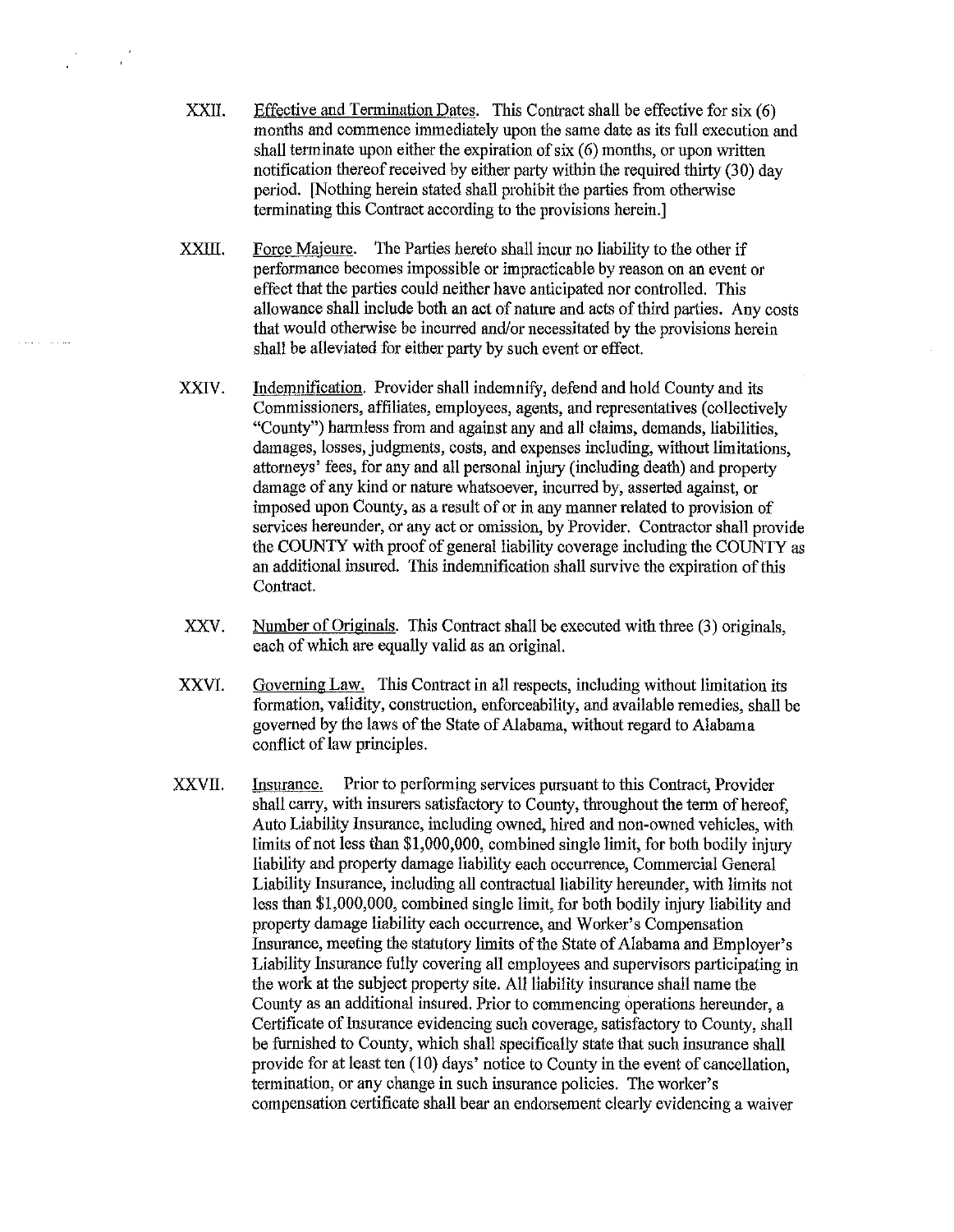of the right of subrogation against County and County Representatives. Should Provider fail to furnish current evidence upon demand of any insurance required hereunder, or in the event of cancellation, termination or change in any such insurance, County may, at its option, suspend this Contract until insurance is obtained, terminate this Contract immediately without further action, or hold Provider in material default and pursue any and all remedies available.

IN WITNESS WHEREOF, the parties hereto have executed this contract on the last day of execution by the COUNTY as written below.

 $\mathbf{r}$ 

| <b>COUN</b>                                                                                                                                                                                                                                                                                                                                                                                                                                                                                                                                           |  | ATTEST:                                           |                                                       |                  |                              |  |  |
|-------------------------------------------------------------------------------------------------------------------------------------------------------------------------------------------------------------------------------------------------------------------------------------------------------------------------------------------------------------------------------------------------------------------------------------------------------------------------------------------------------------------------------------------------------|--|---------------------------------------------------|-------------------------------------------------------|------------------|------------------------------|--|--|
| <b>JAMPS E. BAL</b><br>Chairman                                                                                                                                                                                                                                                                                                                                                                                                                                                                                                                       |  | RONAL' <b>Y</b> J. CINK<br><b>Budget Director</b> |                                                       | 3-23-20<br>/Date |                              |  |  |
| State of Alabama<br>County of Baldwin                                                                                                                                                                                                                                                                                                                                                                                                                                                                                                                 |  |                                                   |                                                       |                  |                              |  |  |
| $\mathcal{H}_{h}$ $\mu$ $\mathcal{G}_{m}$ Notary Public in and for said County, in said State,<br>hereby certify that, James E. Ball, whose name as Chairman of Baldwin County Commission, and<br>Ronald J. Cink, whose name as Budget Director, are known to me, acknowledged before me on<br>this day that, being informed of the contents of the Contract for Professional and Construction<br>Services, they, as such officers and with full authority, executed same knowingly and with full<br>authority to do so on behalf of said Commission. |  |                                                   |                                                       |                  |                              |  |  |
| Given under my hand and official seal, this the $\frac{\partial^{3}A}{\partial x^{3}}$ day of March, 2022.                                                                                                                                                                                                                                                                                                                                                                                                                                            |  |                                                   |                                                       |                  |                              |  |  |
|                                                                                                                                                                                                                                                                                                                                                                                                                                                                                                                                                       |  | Notary Public<br>My Commission Expires            |                                                       |                  |                              |  |  |
|                                                                                                                                                                                                                                                                                                                                                                                                                                                                                                                                                       |  |                                                   | ANU GARY<br>My Commission Expires<br>October 14, 2023 |                  | <b>CALIFORNIA CONTRACTOR</b> |  |  |

# **SIGNATURE & NOTARY PAGE TO FOLLOW:**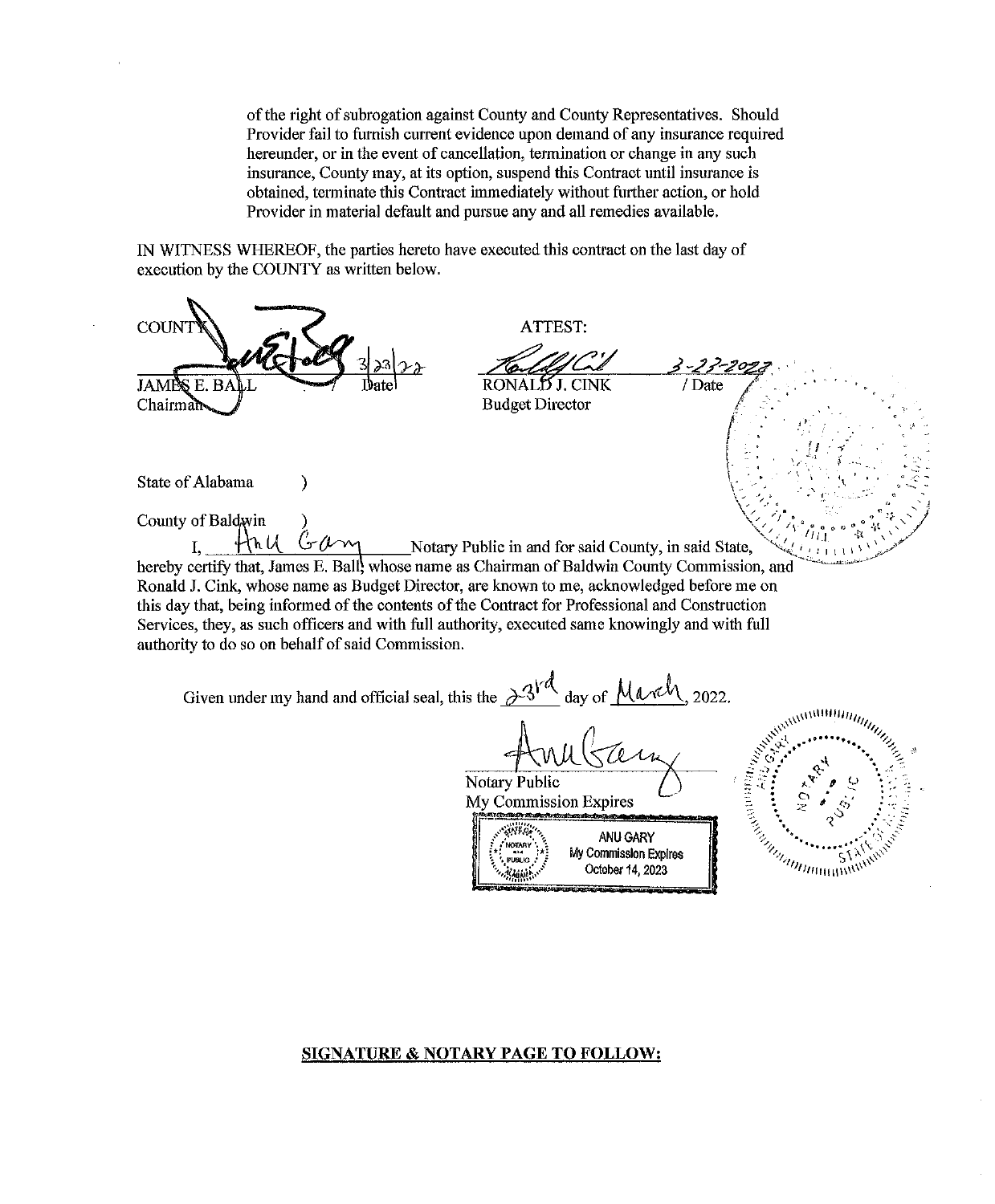# "ATTACHMENT A"

Architecture, Planning Interiors, Construction Administration P.O. Box529 Robertsdale, Alabama 36567 Telephone 251.947 .3864 Fax 251.947.3138

# ADAMS STEWART ARCHITECTS, LLC

January 26, 2022

 $\sim$   $^{\circ}$ 

Baldwin County Commission Wanda Gautney, Purchasing Director 312 Courthouse Square, Suite 15 257Hand Avenue Bay Minette, AL 36507

Re: Baldwin County Coroner/ME Office

Dear Ms. Gautney:

Thank you for the opportunity to provide a proposal for this project. This is an exciting project for our area and Adams Stewart Architects, we would consider ourselves fortunate to be part of your team. We are prepared to move forward if you find this proposal acceptable.

# Project Scope:

 $\left\vert \right\vert$ 

It is our understanding that Baldwin County is preparing to construct a new Coroner's facility in Robertsdale, Alabama. The facility will consist of approximately 8,000 to 10,000 sf of conditioned space. Interior spaces will consist of administrative offices and laboratory functions as needed.

### Schematic Design

For purposes of this proposal, we offer our services to complete the schematic design portion of this project. This will provide the following services as part of this agreement:

- Develop Program Development and Space Requirements
- Assist client with function and flow diagramming
- Development of the following Schematic Drawings
	- o Floor plan
		- o Exterior Elevations
		- o Site Plan
		- o Building (3d) Renderings
- Preliminary Building Construction Budgets

# Fee Schedule

We propose to provide these services for a lump sum fee amount of \$25,000.00

We sincerely thank you for your time in reviewing this proposal and we look forward to hearing from you. If you have any questions or need any additional information, please feel free to call me anytime.